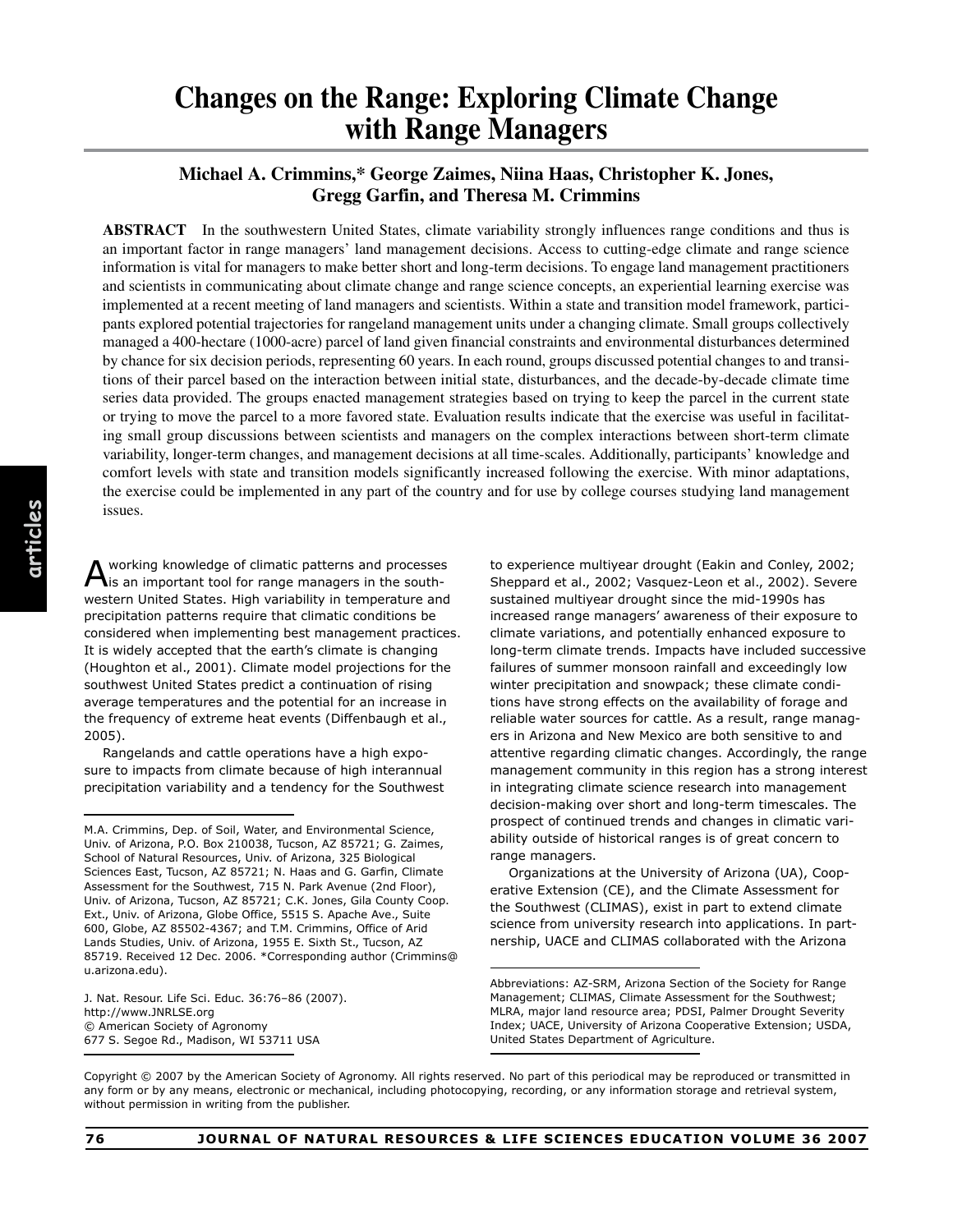section of the Society for Range Management (AZ-SRM) to host a workshop in January of 2006 to facilitate a two-way dialogue between range managers and university scientists. The two-way information exchange benefited both presenting scientists and attending managers. This dialogue allowed land managers to convey their needs for new research and application development. Such a connection between science producers and users is part of a growing movement to make science usable and relevant to operational decision-makers (Jagtap et al., 2002; Jacobs et al., 2005), and is only possible when these groups are brought together in an organized way (Gamble et al., 2003).

A key component of the workshop was an experiential learning exercise. Within the framework of state and transition models, participants explored potential trajectories for rangeland management units under a changing climate. The main objective of the exercise was to challenge range managers to explore how long-term changes in temperature and precipitation regimes may impact their management strategies and how different planning windows may be needed to adjust to changing climatic conditions. The exercise also served to identify strengths and weaknesses of the state and transition approach, highlighting information gaps for everyday decision-making.

# **Materials and Methods**

### **Workshop Exercise**

This exercise was developed for a program titled 'Beyond Boxes and Arrows: Assessing Climate Change/Variability and Ecosystem Impacts in Southwestern Rangelands' organized by UACE and CLIMAS and held in conjunction with the Arizona Section of the Society for Range Management's winter meeting in January of 2006. Further use of the exercise is being planned through future AZ-SRM and Cooperative Extension In-service training sessions.

#### **State and Transition Models**

The exercise used a state and transition model in conjunction with climate data to develop a potential scenario that could be used to explore the connections between range management decisions and climate change. State and transition models are being developed for the entire United States by the USDA Natural Resources Conservation Service as potential management tools. A *state* represents a unique vegetation community whereas a *transition* is the movement from one state to another. These models define the range of possible vegetation states for a parcel and further restrict which transitions are possible and when. State and transition models can better accommodate the wide spectrum of vegetation dynamics on a managerial basis (Westoby et al., 1989), because these models account for the multi-dimensionality of vegetation transitions and allow vegetation transitions to happen along many trajectories or axes (Briske et al., 2005). This is a departure from the previously accepted succession singleaxis model, which assumes linear transitions in vegetation community composition. The single axis model has been heavily criticized because it was not able to cover the entire spectrum of vegetation changes occurring on rangelands (Laycock, 1991). In the state and transition model different fire regimes, management prescriptions, soil erosion, and

| State and Transition-Climate Worksheet Group Number: 1 |                      |                            |                        |                             | Management Objective: production<br>Desired State: sacaton                                                             |                        |  |
|--------------------------------------------------------|----------------------|----------------------------|------------------------|-----------------------------|------------------------------------------------------------------------------------------------------------------------|------------------------|--|
| Decision<br>Period                                     | <b>Initial State</b> | <b>Disturbance</b>         | Financial<br>Condition | <b>Management Decisions</b> | <b>Reasons for Transition</b>                                                                                          | Ending<br><b>State</b> |  |
| 1                                                      | Sacaton<br>grassland | Climate<br>and<br>Wildfire | Good                   | Rest rotation grazing       | No change; adequate summer<br>precipitation through period,<br>climatic conditions favor quick<br>recovery after fire. | Sacaton<br>Grassland   |  |
| 2                                                      | Sacaton<br>Grassland |                            |                        |                             |                                                                                                                        |                        |  |
| 3                                                      |                      |                            |                        |                             |                                                                                                                        |                        |  |
| 4                                                      |                      |                            |                        |                             |                                                                                                                        |                        |  |
| 5                                                      |                      |                            |                        |                             |                                                                                                                        |                        |  |
| 6                                                      |                      |                            |                        |                             |                                                                                                                        |                        |  |

**Fig. 1.** Sample worksheet used in experiential learning exercise engaging range managers in climate change discussions with example results provided for the first decision period. Note that ending state from first period is carried over to the initial state of the second as beginning point of discussion for that period.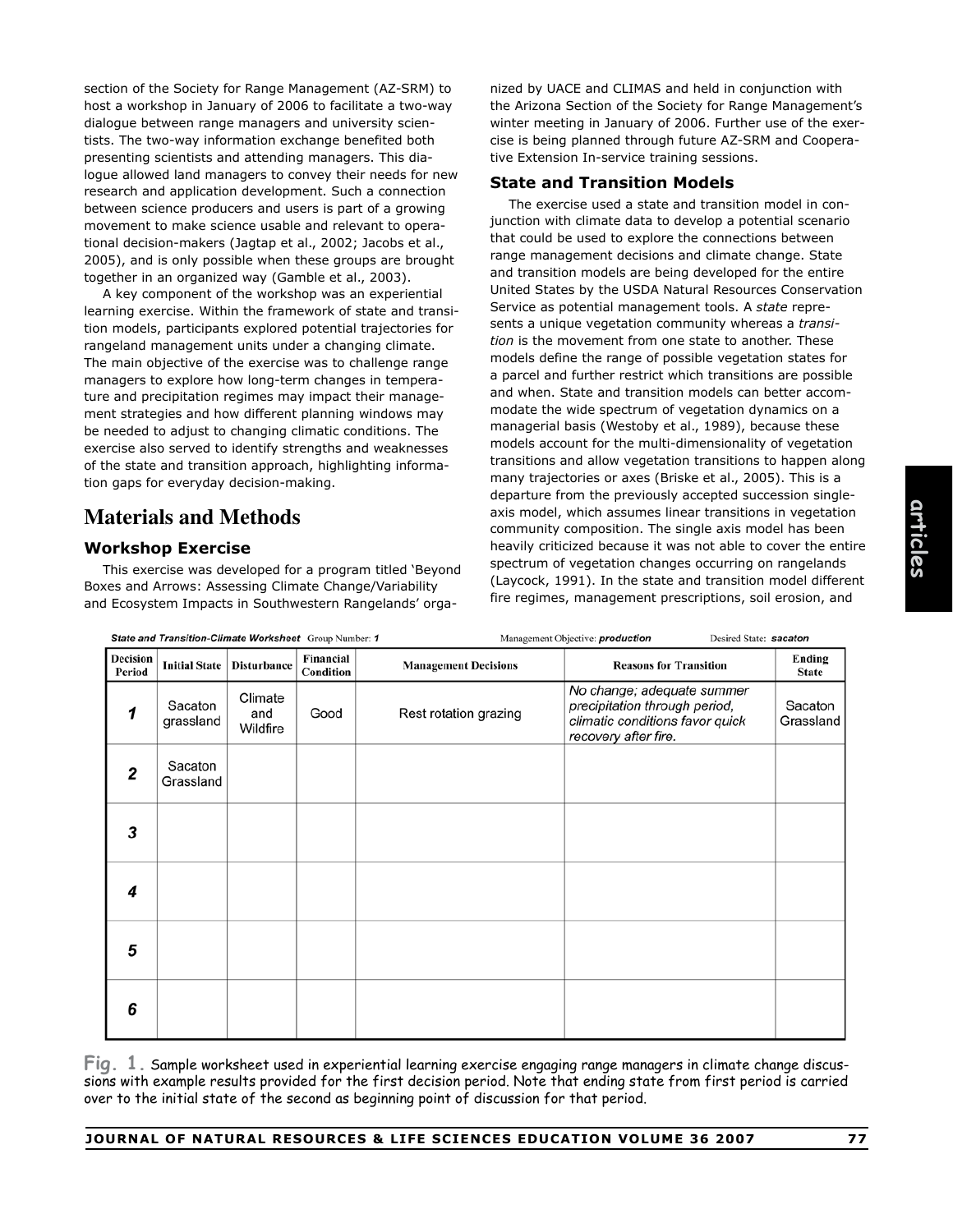climate change can lead to vegetation changes along different trajectories or axes (Briske et al., 2005). Because of the explicit identification of climatic drivers in state changes, these models offer the ideal platform from which to discuss climate-range management interactions.

#### **Exercise Structure: Provided Materials**

During the exercise, each group collectively managed a 400-hectare (1000-acre) parcel of Sacaton/Loamy Bottom rangeland (MLRA 41-3; young soils on loamy to clayey alluvium of mixed origin), typical of southeastern Arizona. The exercise featured sacaton/loamy bottom rangeland due to the availability of a state and transition model for this type of site and sacaton/loamy bottom rangeland's known sensitivity to climate variability. To provide context on past and current rangeland conditions, participants also received the land use history for the parcel, which reported the site to have been grazed historically and presently stocked at rates based on site potential.

The following exercise materials were distributed to each small group:

1. Instruction sheet. Detailed set of instructions provided for reference on overall objectives, steps to complete the exercise, and information on how to interpret different exercise components.

2. Worksheet (Fig. 1). Sheet where all group discussions, observations, and decisions were logged. The sheet is divided into six rows to represent each of the six decision periods that were used in conjunction with climate scenario data.

3. Look-up table (Fig. 2). This sheet is structured as a reference sheet with two different tables.

• The top look-up table provides six possibilities for three different elements of the exercise: management goals, financial standing, and disturbances. Each element is determined randomly via the roll of a die.

• The bottom table provides a listing of management options and their relative cost that can be used during each decision period.

4. State and transition Model Sheet (Fig. 3). The model used in this version of the exercise was the Sacaton/Loamy Bottom model (MLRA 41-3) developed by the Natural Resources Conservation Service (D. Robinette, personal communication, 2006). Each model shows potential vegetation states and transitions, conceptually, using boxes and arrows. The states are labeled in the boxes and the transitions are labeled arrows described in a list next to the conceptual diagram. The model constrains and guides the possible changes in vegetation states by only allowing for the movement of one state to another through a limited number of connections between boxes.

5. Temperature Data Sheets (Fig. 4). This exercise used synthetic climate data, consistent with climate change projections for the Southwest and taking into account the high level of uncertainty in precipitation projections. The intention was to provide a realistic scenario of warming temperatures and continuation of high temporal variability in precipitation; others have demonstrated the effect of warming temperatures in the western United States on watershed hydrology (Stewart et al., 2004, 2005; Mote et al.,

## **Lookup Table**

|                         | <b>Mgt Goals</b><br>towards | Financial<br><b>Standing</b> | <b>Disturbance</b>                                           |
|-------------------------|-----------------------------|------------------------------|--------------------------------------------------------------|
| <b>Number</b><br>Rolled | Once at<br>beginning        | <b>Every</b><br>decade       | Every<br>decade                                              |
|                         | continued<br>production     | Good                         | <b>Climate &amp; Wildfire</b>                                |
| $\overline{2}$          | continued<br>production     | Poor                         | <b>Climate Only</b>                                          |
| 3                       | preservation                | Poor                         | <b>Climate &amp; Invasive Species</b><br>Introduction        |
| 4                       | preservation                | Good                         | Climate & Insect/Small Mammal<br>Herbivory                   |
| 5                       | continued<br>production     | Poor                         | <b>Climate Only</b>                                          |
| 6                       | preservation                | Good                         | <b>Climate &amp; Erosion from</b><br><b>Roads/Recreation</b> |

| <b>Management Options</b>                               | <b>Relative Cost</b> |
|---------------------------------------------------------|----------------------|
| <b>Prescribed burning</b>                               | Low                  |
| Herbicide control of mesquite                           | High                 |
| Herbicide control of non-native grasses                 | High                 |
| Rock and wire gabions                                   | High                 |
| <b>Earthen retention dams</b>                           | Medium               |
| Seeding of sacaton                                      | High                 |
| Seeding of non-natives                                  | Medium               |
| Grubbing                                                | High                 |
| <b>Wood harvesting</b>                                  | Low                  |
| Deferred rotation grazing (infrastructure in place)     | Low                  |
| Deferred rotation grazing (infrastructure not in place) | High                 |
| Rest rotation grazing (infrastructure in place)         | Low                  |
| Rest rotation grazing (infrastructure not in place)     | High                 |

**Fig. 2.** Look-up tables for various components of an experiential learning exercise engaging range managers in climate change discussions. Top table contains elements of the exercise that are determined randomly with the roll of a die. The bottom table lists management options with a qualitative ranking of relative expense.

2005). Arizona statewide averages of precipitation and temperature during the past 60 years served as the dataset for this exercise (1932–1991; National Climatic Data Center, 2006). A trend of 0.56°C (1°F)/decade was applied to the temperature time series to create a warming scenario, which allowed the temperature trend to be consistent with projections for the southwestern United States provided by global circulation models (Sprigg and Hinkley, 2000).

6. Precipitation Data Sheets (Fig. 5). Major uncertainties in precipitation projections provided by global circulation models informed the decision to leave the precipitation time series unchanged (Sprigg and Hinkley, 2000). Maintaining the same time series structure for precipitation preserved short-term and decadal variability in annual precipitation amounts related to the El Niño-Southern Oscillation and other climate patterns important to Southwest precipitation variability. Both the temperature and precipitation time series were relabeled to represent a scenario of future climatic conditions from 2010 to 2069. Data were presented as raw seasonal temperature and precipitation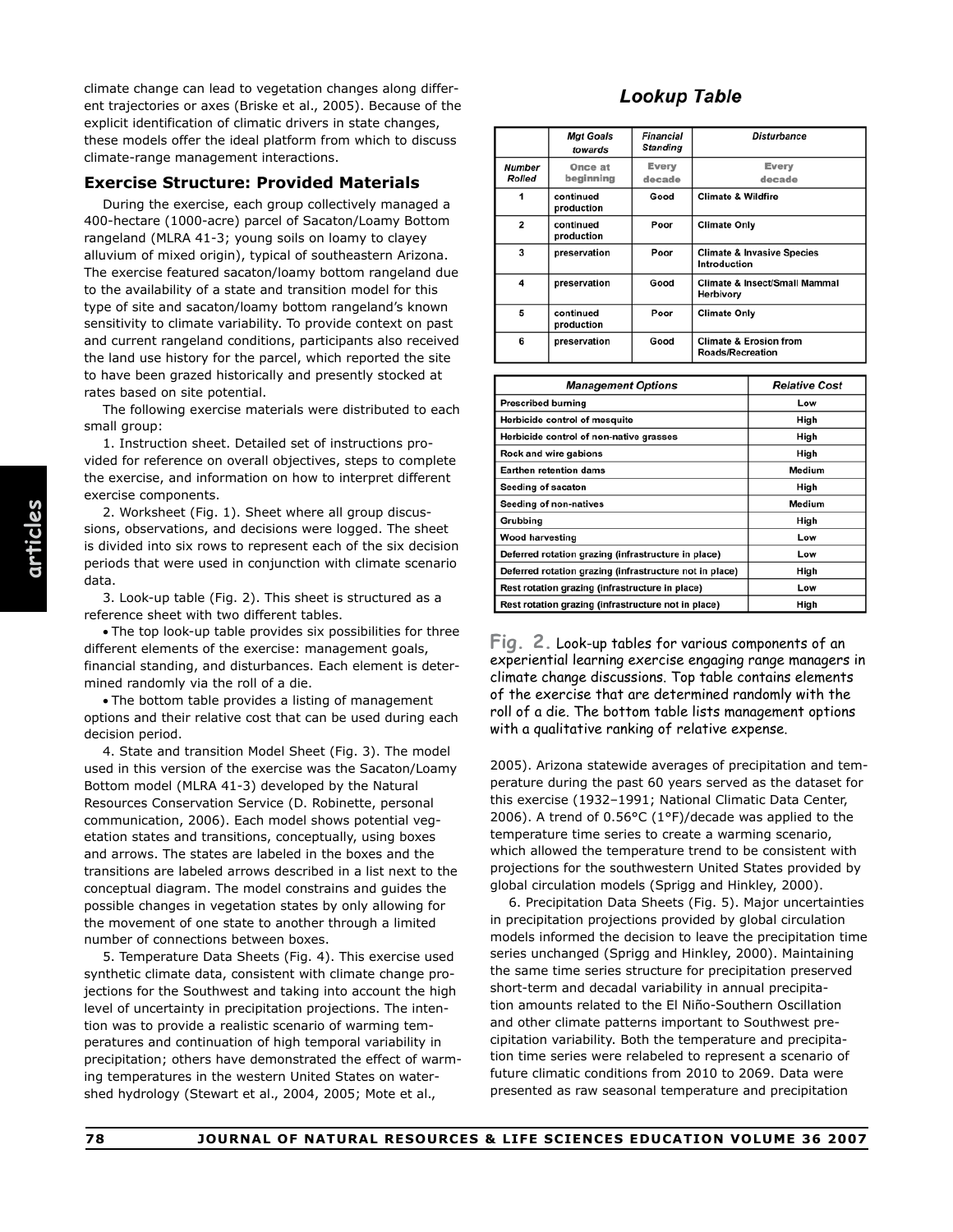



amounts, departure from averages (to highlight the difference between future and recent temperatures, the average period was the first 10 years of the time series), and qualitative rankings based on quintiles of the raw data (Fig. 6).

It is important to note that the climate data were presented in six discrete 10-year decision periods. This was done for the first 10-year decision period representing the years from 2010 to 2019. This presentation of climate information is an unrealistic "birds-eye" view of all 10 years at once, but creates emphasis on the importance of temporal patterns in precipitation and temperature. The 10-year window allows the group to see patterns in climate (multiyear droughts and wet spells, temperature trends) that are important to consider in both short and long-term management decisions. The exercise forced participants to consider and analyze this longer-term climate variability in the context of both short and long-term management decisions.

#### **Conducting the Exercise**

#### *Step One: Determine the Initial State*

Each group was either assigned or selected an initial state from which to begin managing their parcel. This was predetermined by the workshop organizers, but could also

be determined randomly by the group through rolling dice and using the look-up table with possible states listed (Fig. 2).

#### *Step Two: Determine Management Objectives*

The groups decided on conservation or production as the management objective for their parcel. The exercise constrained the options to managing for continued livestock grazing or moving toward removing livestock and managing for restoration. Each group was required to come to a consensus on their management strategy before moving forward in the exercise, forcing the participants to work together from this initial step.

#### *Step Three: Determine Financial State and Environmental Disturbances*

The group determined their financial condition (low, medium, or high) and potential disturbances (e.g. wildfire, invasive species introduction) by (1) rolling a die, (2) using the look-up table, and (3) logging the results on the exercise worksheet (Fig. 2). Financial conditions and environmental disturbances limited the potential management activities.

**articles**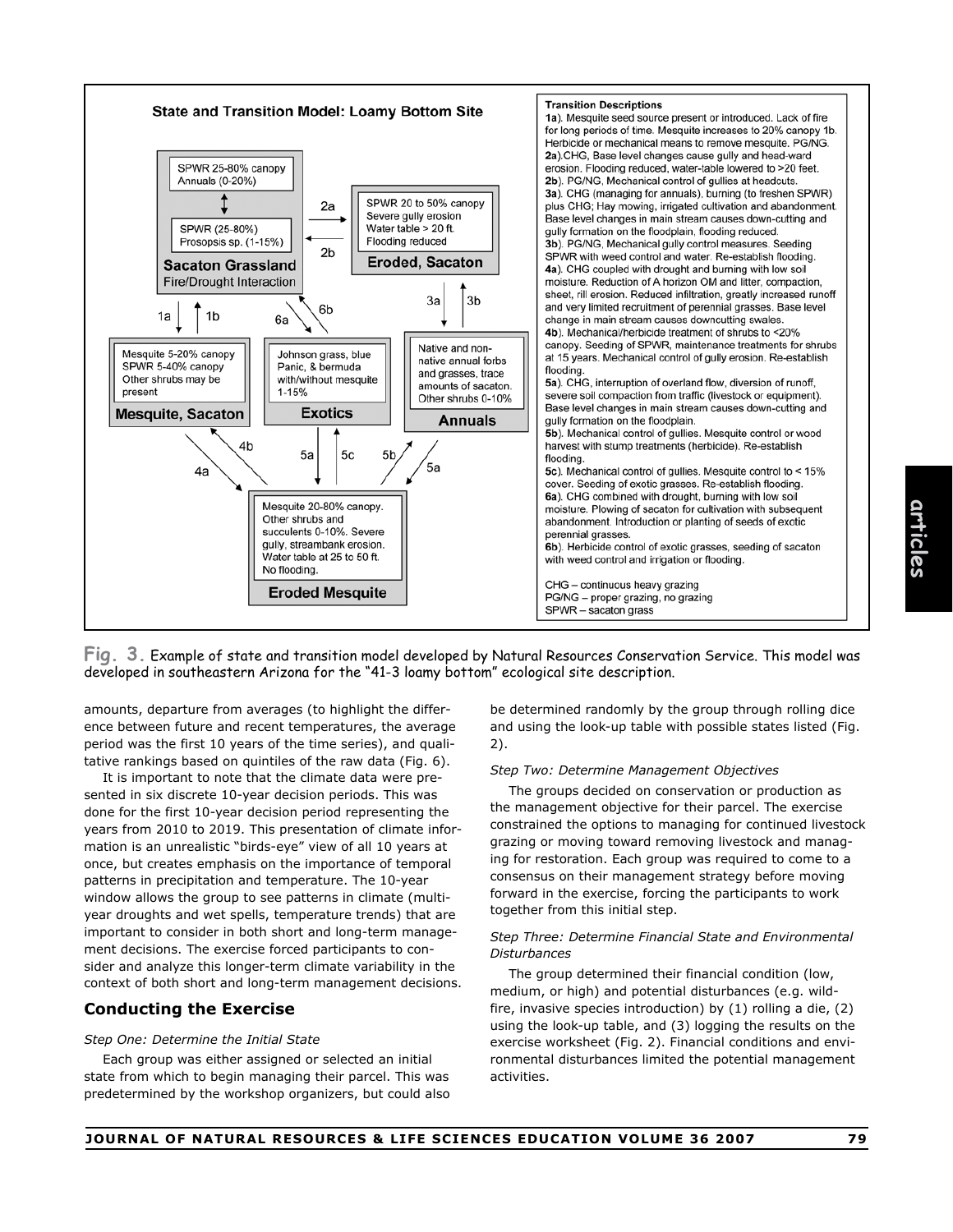#### *Step Four: Managing the Land*

With the information regarding the initial state, management objectives, the financial state, and the environmental disturbances already determined, the group proceeded to discuss potential changes to and transitions of their parcel based on the interaction between initial state, disturbances, and the decade-by-decade climate time series data provided on the climate information sheets (Fig. 4, 5, and 6). The groups were permitted to actively manage the parcel by enacting management strategies based on trying to keep the parcel in the current state or trying to move the parcel to a more favored state.

The following example illustrates how financial conditions and vegetation state combine in actively managing a parcel: The initial vegetation state is characterized by encroaching mesquite, but the desired state is a rangeland populated more by native grasses. If the group had been fortunate enough to receive a "good" determination of financial standing (determined by rolling die and using look-up table) during the 10-year decision period they may decide that they want to use an herbicide treatment listed as an option on the Management Options table. This option is listed as a "high cost" option and would only be possible under a "good" financial standing. The financial component of the exercise was left in qualitative terms as an opportunity to gain feedback on which management options were really possible and how much they cost based on actual experiences from land managers.

The group then discussed when and if this treatment would work in conjunction with the climate time series during the current decision period. Prolonged wet or dry periods may support or hinder certain management activities. As an example, prescribed burning activities may not be

possible during extended wet periods, so other management options need to be considered. All of the complexities inherent in considering range management decisions within the context of climate change and variability are not known. The exercise was structured as an opportunity to explore this area in discussions at the small group level. This discussion of the effectiveness of the management option put forth led to a final determination of the ending vegetation state within the decision period.

The exercise was introduced via a presentation lasting approximately 25 minutes. The groups then worked through the exercise. Groups were given 1.5 hours to complete the exercise; some groups finished more quickly. Finally, participants were reconvened and groups reported



**Fig. 4.** Synthetic time series of hypothetical seasonal temperature anomalies for Arizona 60 years into the future. Seasonal temperatures contain a  $0.56\degree C$  (1 $\degree F$ )/decade trend in temperatures. The anomaly values represent departures from the 10-year average calculated on the period from 2010 to 2019.



**Fig. 5.** Synthetic time series of hypothetical seasonal precipitation anomalies for Arizona 60 years into the future. Seasonal precipitation amounts match the period from 1932 to 1991, maintaining seasonal precipitation variability into the future. The anomaly values represent departures from the 60-year average calculated on the period from 2010 to 2069.

their outcomes. A large group discussion ensued for approximately 30 minutes.

#### **Exercise Evaluation**

The impact of the workshop exercise on participants' knowledge and comfort levels pertaining to the material presented was evaluated via written pre- and post-exercise surveys. Pre-exercise surveys consisted of eight questions; post-exercise surveys included 11 questions (Table 1). Six of the questions were included in both pre- and post-activity surveys to assess the impact of the activity on the learners' knowledge and comfort levels with the subject matter. Answers to pre- and post-exercise survey questions were tested for differences using the Wilcoxon signed-rank test and McNemar's tests where appropriate.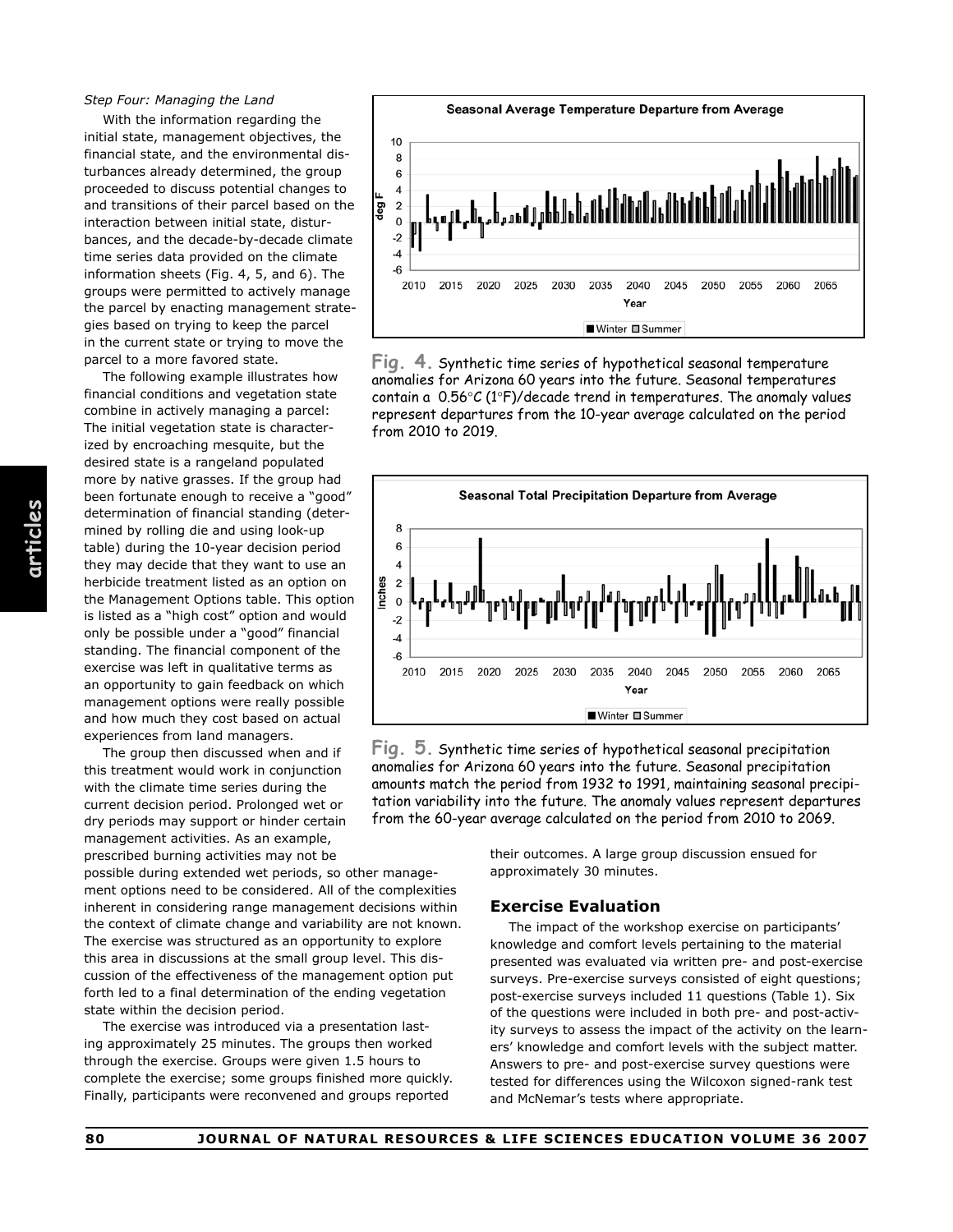

# **Decision Window 6: 2060-2069**

**Fig. 6.** Example climate data sheet for the decision period 6 (Periods 1–5 not shown) used in an experiential learning exercise engaging range managers in climate change discussions. Note temperature anomalies (upper right graph on each sheet) for this last period. Temperature anomalies in this last decision period are positive for each season in each year, reflecting the trend in temperature imposed on the temperature time series.

# **articles**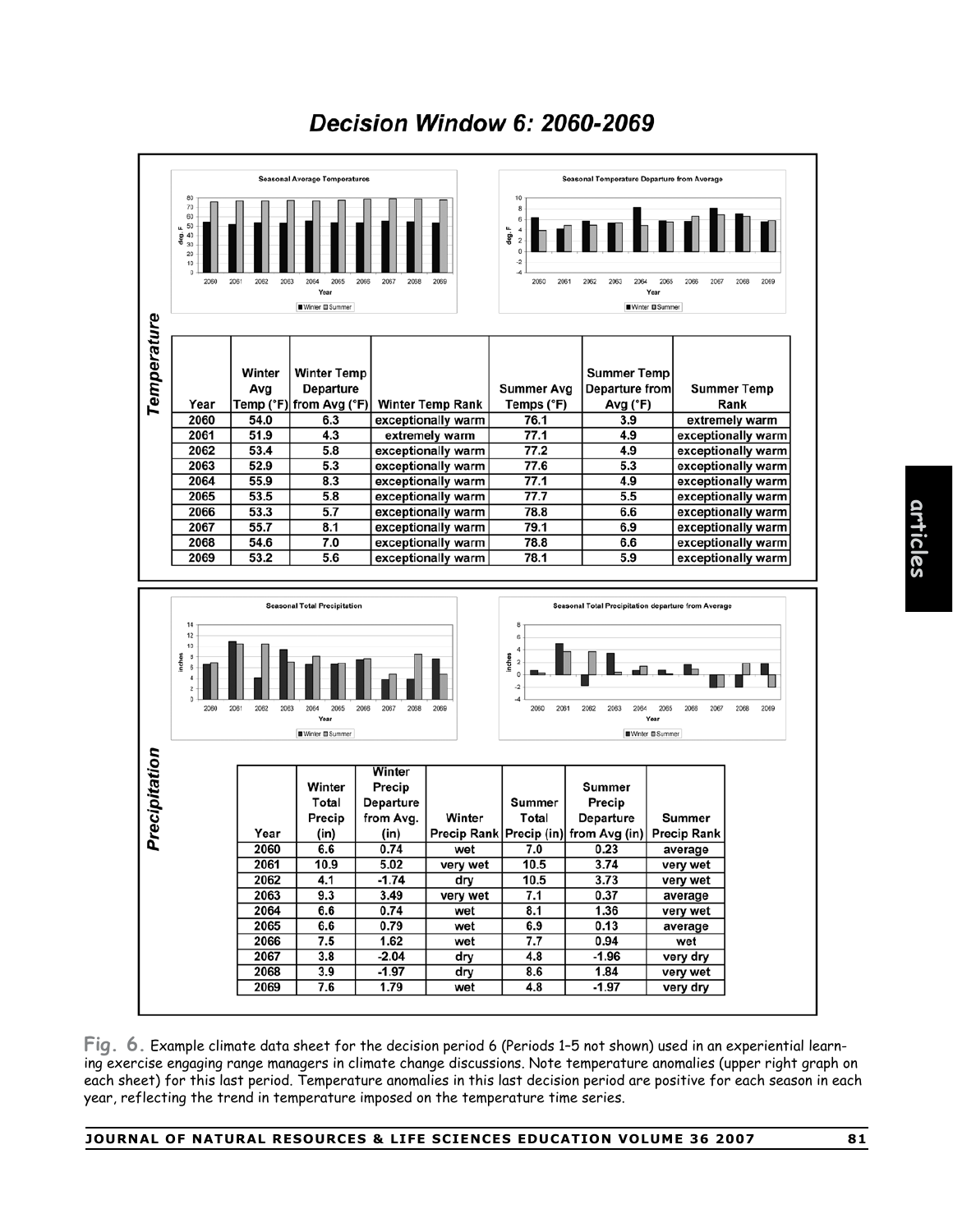**Table 1.** Pre- and post-activity questions used during an experiential learning exercise using state and transition models for managing rangeland under a changing climate.

| <b>Survey</b> | Question no.    | Question                                                                                                                         | Choices provided (check all that apply)                                                                                                                                                    |
|---------------|-----------------|----------------------------------------------------------------------------------------------------------------------------------|--------------------------------------------------------------------------------------------------------------------------------------------------------------------------------------------|
| Pre           | 1a              | Have you heard of state and transition models?                                                                                   |                                                                                                                                                                                            |
| Pre           | 2a              | Do you use state and transition models?                                                                                          |                                                                                                                                                                                            |
| Pre, Post     | 3a, 1b          | Would you use state and transition models?<br>Please explain why or why not.                                                     |                                                                                                                                                                                            |
| Pre, Post     | 4a, 2b          | On a scale of 0-5, how much do you know about<br>state and transition models?                                                    |                                                                                                                                                                                            |
| Pre, Post     | 5a, 3b          | On a scale of 0-5, what is your comfort level<br>with state and transition models?                                               |                                                                                                                                                                                            |
| Pre, Post     | 6a, 4b          | What would increase your comfort level with<br>state and transition models?                                                      |                                                                                                                                                                                            |
| Pre, Post     | 7a, 5b          | Which of the following types of climate informa- seasonal temperature forecasts; historical<br>tion do you use now?              | temperature information; seasonal precipita-<br>tion forecasts; historical precipitation informa-<br>tion; departure from average (precipitation);<br>departure from average (temperature) |
| Pre, Post     | 8a, 6b          | Which of the following climate information would seasonal temperature forecasts; historical<br>you consider using in the future? | temperature information; seasonal precipita-<br>tion forecasts; historical precipitation informa-<br>tion; departure from average (precipitation);<br>departure from average (temperature) |
| Post          | 7b              | The handouts from this exercise contained pre-<br>cipitation data; this information was                                          | consulted during the course of the break-out<br>group; helpful when making management<br>decisions; too complicated; not specific enough                                                   |
| Post          | 8b              | The handouts from this exercise contained tem-<br>perature data; this information was                                            | consulted during the course of the break-out<br>group; helpful when making management<br>decisions; too complicated; not specific enough                                                   |
| Post          | 9b              | The information about departures from average<br>contained in the handouts from this exercise<br>was                             | consulted during the course of the break-out<br>group; helpful when making management<br>decisions; too complicated; not specific enough                                                   |
| Post          | 10 <sub>b</sub> | Did you encounter any problems when using the<br>climate information provided in the handouts? If<br>so, what problems occurred? |                                                                                                                                                                                            |
| Post          | 11 <sub>b</sub> | What changes would you suggest to make this<br>exercise easier to participate in and/or under-<br>stand?                         |                                                                                                                                                                                            |

# **Results and Discussion**

More than 80 workshop attendees, split into 10 small groups, took part in this first execution of the workshop exercise. Though all participants were encouraged to complete pre- and post-exercise surveys, we received both surveys from 42 participants. The surveys from these 42 participants comprise our survey population.

#### **Value of Exercise**

This study is an example of experiential education, a process in which actively engaged participants make discoveries to increase their knowledge rather than hearing about the experiences of others (Kraft and Sakofs, 1988). Many studies have suggested that guided discovery instruction is a more effective teaching technique than traditional lectures (McLennan and Heath, 2000; Mayer, 2004; Dolmans et al., 2005).

The value of the exercise was threefold. First, engaged

learners became more comfortable with the concepts of climate change and increased their awareness of the potential impacts of long-term changes in temperature and precipitation regimes on their management strategies. Second, the exercise significantly increased participants' knowledge of and comfort working with state and transition models. Finally, involving land managers in a dialogue with scientists increased both groups' comfort levels by working together.

#### **Exercise Impacts**

Surveys results from 42 respondents indicate that the exercise was useful in exploring climate change concepts with respect to range management. Post-activity comments from participants included, "good exercise," "I really liked it," and "wasn't complicated; wouldn't change it." However, the exercise and ensuing discussion did not impact the types of climate information used or under consideration for future use by participants (Questions 7a, 8a, 5b, and 6b; Table 2). No statistically significant changes in the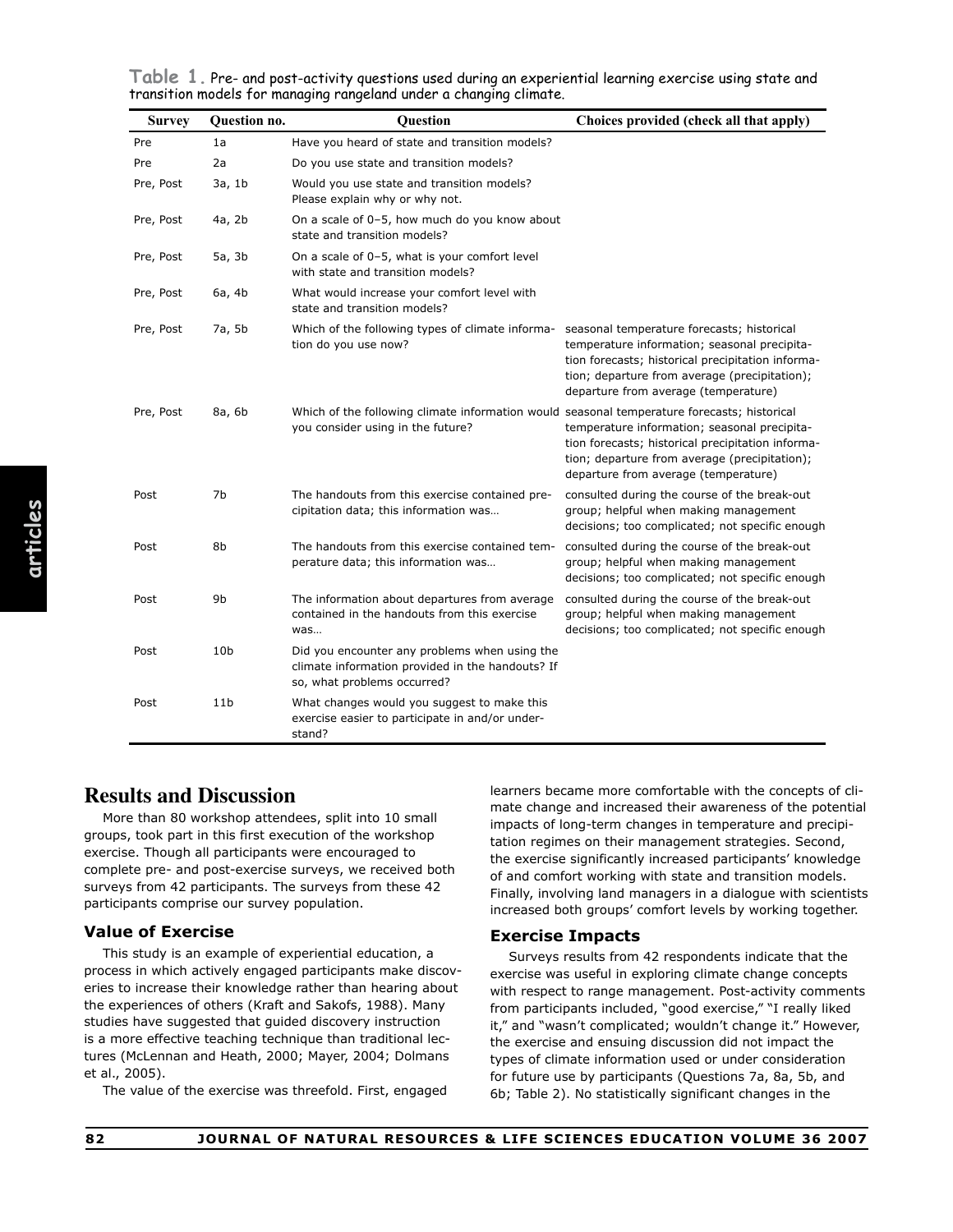types of climate information used by or under consideration for future use by participants were observed between pre- and post-activity surveys based on McNemar's test. Participants mainly rely on seasonal precipitation forecasts (69%) and historical precipitation information (73%) to make management decisions.

The exercise was also useful in increasing knowledge of and comfort with using state and transition models for management decisionmaking, as indicated by the survey results. At the commencement of the exercise, only 29 of 42 survey respondents (69%) stated they had heard of state and transition models (Question 1a). Of the 42 respondents, only 16 (38%) claimed to use them (Question 2a). On both the pre- and post-exercise surveys, respondents were asked to rate their knowledge level pertaining to state and transition models on a scale from 0 to 5. Over the course of the exercise, participants' knowledge level significantly increased from mean of 2.52 to 2.88 (two-sided  $p$  value = 0.011, Wilcoxon signed-rank test; Table 2). Similarly, participants were asked to rate their comfort level with using state and transition models on a scale from 0 to 5 on both the pre- and post-exercise surveys. Participants' comfort levels with state and transition models also increased significantly during the exercise from mean of 2.26 to 2.67 (two-sided  $p$  value = 0.007, Wilcoxon signed-rank test; Table 2).

On both the pre- and post-exercise surveys, participants were asked whether they would use state and transition models (Question 3a, 1b). Fifteen participants clearly responded "yes" to this question in both the pre- and post-exercise surveys. Similarly, two participants clearly responded "no" in both surveys. However, three individuals who provided no answer to this question in the pre-exercise survey responded "yes" in the post-exercise survey. Additionally several respondents' comments took on a decidedly more positive tone in the post-exercise survey. Post-exercise comments included, "yes, [I] will try to incorporate [state and transition models] with research results," "[state and transition models are] good for general trends," and "yes [state and transition models are useful] as explanation for observed changes."

When asked what would increase the participants' knowledge and comfort levels (Question 6a, 4b), 60% of the participants cited increased hands-on exposure and practice with state and transition models. Responses to this question included, "more exercises like this one," "practice and observation," and "more work with them."

#### **Lessons Learned**

Key findings from this exercise fell into several categories:

• While a substantial majority of participants found the climate data and information straightforward, some par-

**Table 2.** Statistical test results for questions repeated on preand post-activity surveys during an experiential learning exercise using state and transition models for managing rangeland under a changing climate.

| <b>Survey questions</b>                                                                                                                   | <b>Test type</b>     | p value |
|-------------------------------------------------------------------------------------------------------------------------------------------|----------------------|---------|
| On a scale of 0-5, how much do you know<br>about state and transition models? (4a, 2b)                                                    | Wilcoxon signed-rank | 0.011   |
| On a scale of 0-5, what is your comfort level<br>with state and transition models? (5a, 3b)                                               | Wilcoxon signed-rank | 0.007   |
| Which of the following types of climate infor-<br>mation do you use now? (7a, 5b-Seasonal<br>temperature forecasts)                       | McNemar's test       | 0.617   |
| Which of the following types of climate infor-<br>mation do you use now? (7a, 5b-Historical<br>temperature information)                   | McNemar's test       | 0.683   |
| Which of the following types of climate infor- McNemar's test<br>mation do you use now? (7a, 5b-Seasonal<br>precipitation information)    |                      | 0.480   |
| Which of the following types of climate infor-<br>mation do you use now? (7a, 5b-Historical<br>precipitation information)                 | McNemar's test       | 0.617   |
| Which of the following types of climate infor- McNemar's test<br>mation do you use now? (7a, 5b-Departure<br>from average, precipitation) |                      | 0.617   |
| Which of the following types of climate infor- McNemar's test<br>mation do you use now? (7a, 5b-Departure<br>from average, temperature)   |                      | 1.000   |
| Which of the following climate information<br>would you consider using in the future? (8a,<br>6b-Seasonal temperature forecasts)          | McNemar's test       | 0.450   |
| Which of the following climate information<br>would you consider using in the future? (8a,<br>6b-Historical temperature information)      | McNemar's test       | 0.752   |
| Which of the following climate information<br>would you consider using in the future? (8a,<br>6b-Seasonal precipitation information)      | McNemar's test       | 1.000   |
| Which of the following climate information<br>would you consider using in the future? (8a,<br>6b-Historical precipitation information)    | McNemar's test       | 1.000   |
| Which of the following climate information<br>would you consider using in the future? (8a,<br>6b-Departure from average, precipitation)   | McNemar's test       | 0.248   |
| Which of the following climate information<br>would you consider using in the future? (8a,<br>6b-Departure from average, temperature)     | McNemar's test       | 0.371   |

ticipants found the climate information too complicated to understand.

• Many participants required more detailed data to give them a sense of the extreme events that drive many of their decisions and ecosystem processes.

• Simultaneously interpreting precipitation variations and temperature trends posed a major challenge to participants, who, in this very arid region, gave greater weight to precipitation variations.

• Despite intentional efforts to keep the exercise simple, the participants found that the exercise would have had greater value if it were more realistic, particularly with respect to the connection between management options and financial condition.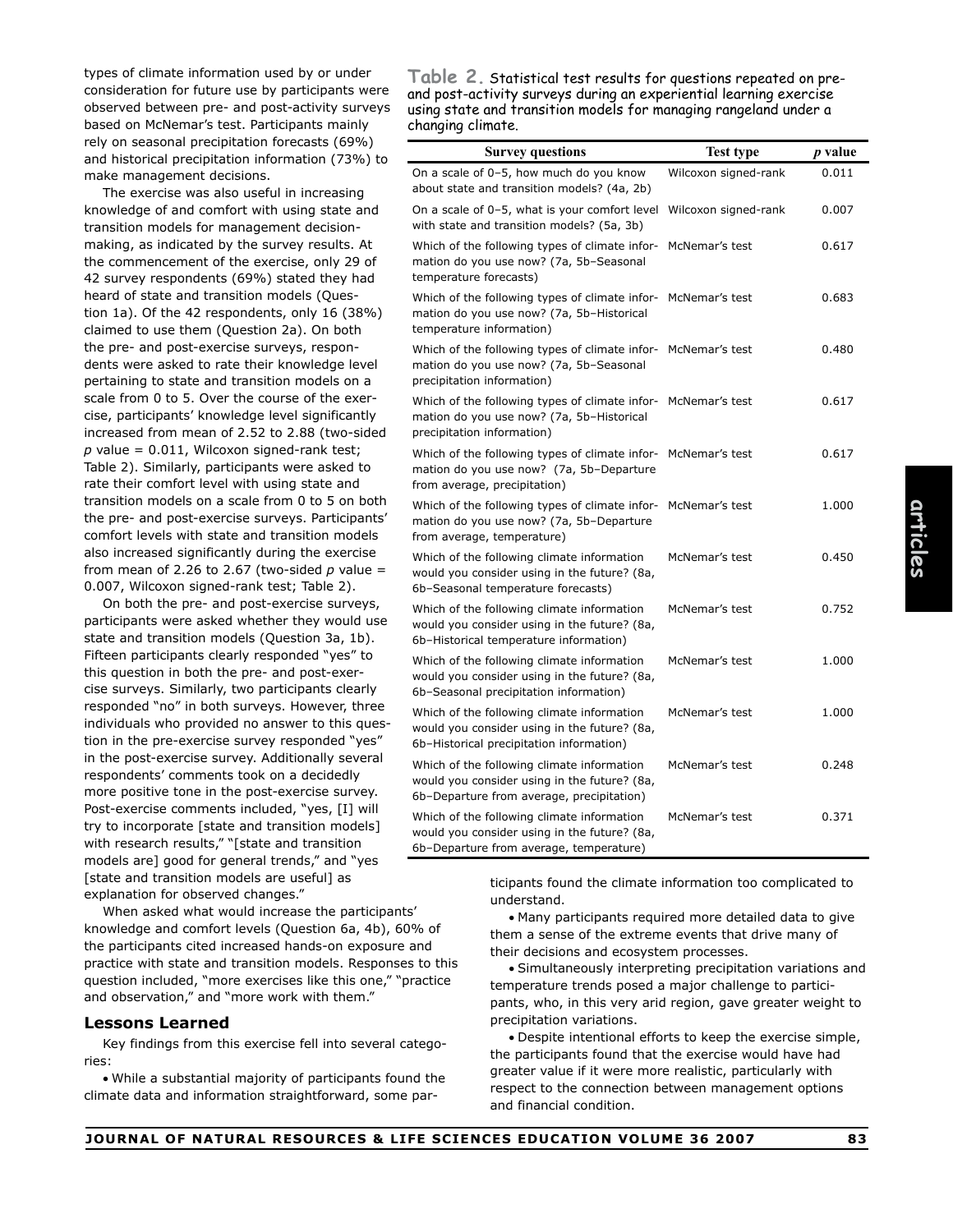Overall, the participants indicated that the exercise was worthwhile. Comments heard following the exercise and survey responses indicated that the data provided as part of the exercise were realistic, useful, and were presented at an appropriate level of difficulty. Many participants felt no changes were necessary to the exercise; however, several offered useful insights for ways to improve the activity and to make it more realistic.

During the break-out group, 37 participants (88%) consulted the precipitation information provided for the exercise (Question 7b), and 35 participants (83%) indicated that the information was helpful in making management decisions. Three respondents (7%) indicated that the information was too complicated; one participant (2%) indicated that the information was not specific enough.

The results were similar for the temperature data and the departures from average information provided as part of the exercise (Questions 8b and 9b). Thirty-one participants (74%) used the temperature data and 35 participants (83%) used departures from average data provided. Both datasets were reported to be helpful in making management decisions (69% for temperature data; 76% for departures from average). Three respondents indicated that the two datasets were too complicated; the same participants had indicated that the precipitation data was too complicated. Finally, two respondents felt the two datasets were not specific enough.

Responses to survey Question 10b, regarding problems encountered while using the provided climate information, indicated that this information was well-received by activity participants. Twenty-seven participants (64%) indicated no problems using the datasets provided, and another nine participants (21%) provided no answer to this question. Of participants reporting problems, the issues encountered were mainly with the level of detail of the datasets rather than problems with using the data. One participant reporting problems indicated that the climate information was not enough to merit land management decisions, as specific climatic conditions interact with other disturbances. Another respondent felt that temperature averages did not provide sufficient detail and desired the high and low values. Similarly, another participant felt that average precipitation values were not specific enough and desired specific event size and duration information. These comments about specificity and the need for precipitation event or temperature minimum–maximum information point to a larger issue about the complexity of range management decisions and the level of detail needed to portray climate variations that have meaningful effects on their operations. The mean is but one "statistical moment" and it may not be the most important one. This challenges climatologists to give more information on extremes, or it challenges the range mangers to make use of averages in more creative ways.

Many participants commented on the difficulty of simultaneously interpreting both temperature and precipitation. Comments from the small group discussions suggested that participants placed their emphasis on precipitation data when determining whether rangeland ecology would change or if specific management actions would be effective. Most commented that they noticed the trend in temperature, but

did not know how to explicitly integrate it with the precipitation information. Discussions during the exercise debriefing session suggested that this issue could be addressed by the inclusion of a drought index, which combines the influences of temperature and precipitation, such as the Palmer drought severity index (PDSI). Similarly, a measure of soil moisture conditions, which is an important determinant of rangeland ecosystem function, could be incorporated into future exercises.

Other suggestions included improving the overall realism of the exercise, as well as increasing the variety of management options allowed and making explicit the financial component of the exercise. The initial list of management options was not intended to be complete, but rather a starting point to initiate discussion of additional options not listed. The financial component in the initial version of the exercise was kept simple to focus attention on the interactions between climate and management decisions. Participants commented that it was too simple and drastically reduced their vulnerability to climatic variability and changes. They were able to institute unrealistic management options to counteract climatic stressors because of the lack of explicit handling of finances. The relative ranking of the cost of management options (low to high) was too ambiguous for many participants and lacked the ability to carry finances gained in one period over to the next. Participants suggested incorporating a simple balance sheet with realistic monetary values attached to each management option and each randomly determined financial condition. This would allow users to "save" money for long-term planning or use all of their finances to take advantage of short-term climatic conditions that may favor a particular management action (seeding during a wet period or prescribed fire during a dry period). The chance component in rolling a die to determine financial condition for each period could also include additional bonuses or penalties like winning a grant for restoration effort, or needing to pay for infrastructure repairs.

The evaluation elicited suggestions for ways to improve the activity. Of the 24 participants that provided comments, six stated that the activity did not require any changes: that the activity "was not complicated," that it was a "good exercise," and they "really liked it." Some participants noted that the exercise could be improved by the inclusion of additional information as follows: more specific information relating to each state in the state and transition model, more background text information relating to state and transition models, and more general information about the assigned ecological site.

#### **Broader Application**

The climate change and range management experiential learning exercise proved to be quite valuable to both land managers and scientists. Though designed for use in semi-desert grasslands in the southwestern United States, this exercise could be adapted relatively easily for use in any part of the country. Required adaptations would include selecting a local major land resource area (MLRA); modifying the initial state of the parcel, the management objectives, and the potential environmental disturbances to be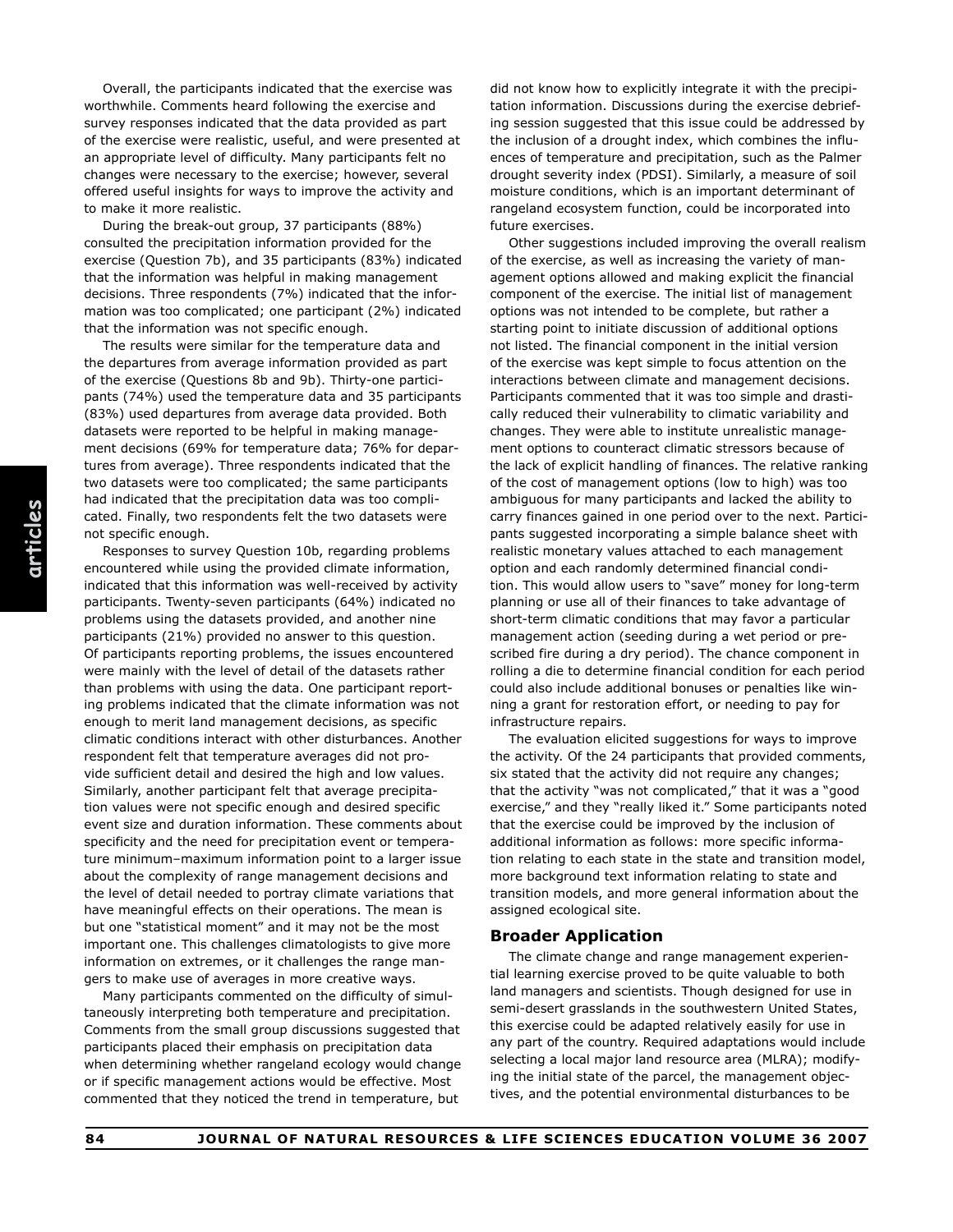temperature and precipitation datasets based on climate change projections for the region. Based on the time required to develop these datasets for the workshop, it is estimated that it would take a user 8 hours or less to make these modifications to the exercise. The adapted exercise is equally appropriate for use by provided useful comments on this article. Funding for this project was provided by University of Arizona Cooperative Extension and the Climate Assessment for the Southwest (NOAA Cooperative Agreement no. NA16GP2578). **References**

land managers, as presented in this article, or by undergraduate college classes studying land management issues. Experiential learning has been shown to be a more effective teaching method than expository instruction, as it fosters critical thinking, improves communication skills among participants, and actively engages learners (Dolmans et al., 2005). Experiential learning has effectively been incorporated into a variety of undergraduate and graduate-level natural resource courses (e.g., Stout and Lee, 2004; Barbarick et al., 2005; Teplitski and McMahon, 2006).

appropriate for the MLRA; and developing locally relevant

# **Conclusions and Next Steps**

The exercise served as a useful mechanism to engage range managers and livestock producers on the issue of climate change and its potential impacts to their management decisions. It also served as a framework under which stakeholders and scientists could work together to explore research and information needs. The exercise helped reveal and highlight land managers' needs for climate information beyond traditional statistical averages. Needs appear to include information on potential changes to the likelihood, frequency, and duration of climate and weather extremes, important in long-term planning to reduce vulnerability to climate change. Finally, this exercise significantly increased participants' familiarity and comfort with state and transition models. The success of this exercise underscores the value of science extension and outreach in communicating information key for management decisions.

A working group consisting of private ranchers, agency range managers, and university scientists is presently being formed to continue the discussions initiated at the workshop. This group will work to refine the exercise using feedback from the workshop and develop a strategy to engage additional range managers through county-level extension programming and livestock grower associations. A software-driven version of the exercise is also being discussed for web deployment or for distribution on compact discs. Through these additional efforts, new groups of range managers will be able to explore potential interactions between climate change and range management across the southwestern United States.

# **Acknowledgments**

The authors offer special thanks to Bruce Munda and the Arizona Section of the Society for Range Management for working with us to develop and present the climate change exercise. Many thanks to Dan Robinett (Natural Resources Conservation Service) for providing the loamy-bottom state and transition model. Thanks also to Ben Crawford, Jeremy Weiss, and Melanie Lenart for note taking, to members of the University of Arizona Climate Working Group for their guidance and comments during the initial developments

Ecol. Manage. 58:1–10. Diffenbaugh, N.S., J.S. Pal, R.J. Trapp, and F. Giorgi. 2005. Fine-scale processes regulate the response of extreme events to global climate change. Proc. Natl. Acad. Sci. USA 102:15774–15778.

of the workshop, and to two anonymous reviewers who

Dolmans, D.H., W. De Granve, I.H. Wolfhage, and C.P. van der Vleuten. 2005. Problem-based learning: Future challenges for educational practice and research. Med. Educ. 39:732–741.

Eakin, H., and J. Conley. 2002. Climate variability and the vulnerability of ranching in southeastern Arizona: A pilot study. Clim. Res. 21:271–281.

- Gamble, J.L., J. Furlow, A.K. Snover, A.F. Hamlet, B.J. Morehouse, H. Hartmann, and T. Pagano. 2003. Assessing the impact of climate variability and change on regional water resources: The implications for stakeholders. p. 341–368. *In* Water Resources Monogr. 16. American Geophysical Union, Washington, DC.
- Houghton, J.T., Y. Ding, D.J. Griggs, M. Noguer, P.J. van der Linden, and D. Xiaosu. 2001. Clim. Change:2001 The Scientific Basis. Contributions of Working Group I to the Third Assessment Report of the Intergovernmental Panel on Climate Change. Cambridge Univ. Press, Cambridge.
- Jacobs, K., G.M. Garfin, and M. Lenart. 2005. Walking the talk: connecting science with decision making. Environment 47:6–21.
- Jagtap, S.S., J.W. Jones, P. Hildebrand, D. Letson, J.J. O'Brien, G. Podesta, D. Zierden, and F. Zazueta. 2002. Responding to stakeholder's demands for climate information: From research to applications in Florida. Agric. Syst. 74:415–430.

Kraft, D., and M. Sakofs. 1988. The theory of experiential education. Assoc. for Experiential Education, Boulder, CO.

Laycock, W.A. 1991. Stable states and thresholds of range condition on North American rangelands: A viewpoint. J. Range Manage. 44:427–444.

Mayer, R.E. 2004. Should there be a three-strikes rule against pure discovery learning? The case for guided methods of instruction. Am. Psychol. 59:14–19.

- McLennan, M.W., and T.J. Heath. 2000. The role of lectures in veterinary education. Aust. Vet. J. 78:702–709.
- Mote, P.W., A.F. Hamlet, M. Clark, and D.P. Lettenmaier. 2005. Declining mountain snowpack in western North America. Bull. Am. Meteorol. Soc. 86:39–49.
- National Climatic Data Center. 2006. Climate Division Temperature–Precipitation–Drought Data. Available at www.ncdc.noaa.gov/oa/climate/onlineprod/drought/